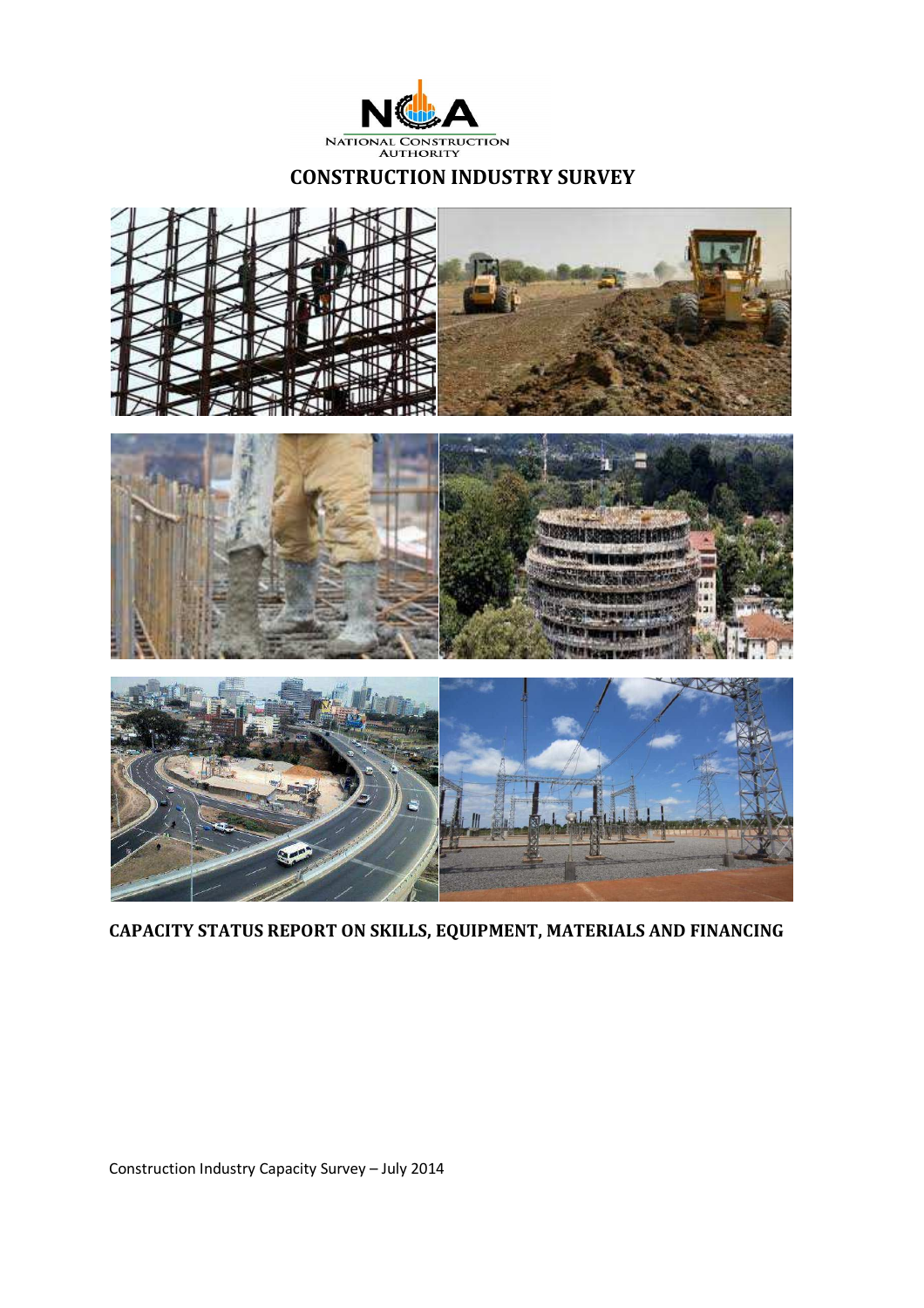### **1.0 Executive Summary**

This Report presents the findings of a survey of skills, equipment, materials and finance on the Construction Sector in Kenya. The objective was to assess contractors' capacity by focusing on skills profiles, equipment ownership models, material source and availability, sources of finance and gaps in the construction Sector. The survey was conducted by the National Construction Authority (NCA) as a statutory body mandated to oversee construction industry and coordinate its development. This initial survey was carried out during a national consultative workshop of contractors with the Cabinet Secretary of Land, Housing and Urban Development held on 24th June 2014 at Kenya School of Monetary Studies, Nairobi.

## **1.1 Contractors Categories and Classes of work**

The Contractors registration establishment in Kenya has 8 distinct categories ranging from NCA1 (Highest) to NCA8 (Lowest) with most of the contractors doing more than one class of work. The main classes of work include Roads, Water, Building, Electrical and Mechanical.

There are a total of over 13,700 contractors registered by NCA with over 22,400 licenses in the above classes of work. Building works has the highest proportion of licensed contractors at 43% followed by Roads at 34%. Water and Electrical works have proportions of 10% and 9% respectively. Mechanical has a paltry 3%. The sector is dominated by small and medium enterprise contractors which account for a total of 79% with NCA5 11%, NCA6 22%, NCA7 31% and NCA8 15%. Large establishment contractors account for 21% with NCA4 13%, NCA3 4%, NCA2 2% and NCA1 3%.

71% of the construction firms are owned by men whilst 21% have joint ownership of both men and women. Women owned companies account for only 7%.

## **1.2 Construction Workers**

The results of the survey indicate that the construction sector in Kenya currently has a total of 511,676 workers employed as Skilled, Semi-skilled and Unskilled Artisans. The sector depends mainly on unskilled laborers, who account for 42% of the employed labor force within the sector. Skilled workers account for 25% whilst Semi-skilled workers are 33%. Women are underrepresented in all the categories with a proportion of 19%. The most predominant age group of construction workers is between 25-30 years at 48% followed by 30-35 years at 29%. Proportions of other age groups are: below 25 years at 7%, 35-40 years 9%, 40-45 years 3% and above 45 years 4%. The number of construction workers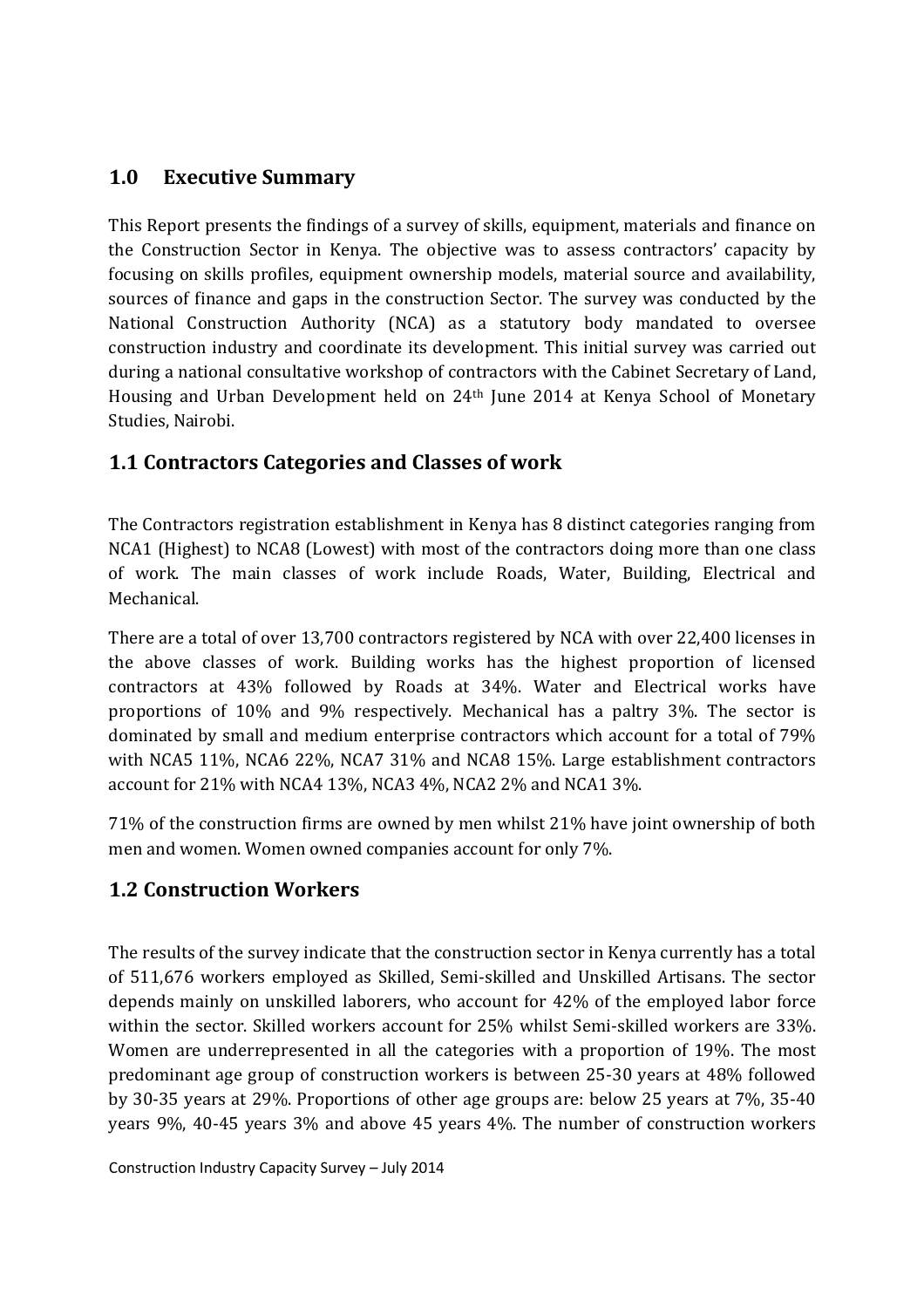employed per category is NCA1, skilled 37, semi skilled 96 and unskilled 112. NCA2 skilled workers 28, semi-skilled 8 and unskilled 13. Skilled workers for NCA3 and NCA4 are less than 15, whilst for NCA5 to NCA8, less than 10 skilled workers are employed.

### **1.3 Skills gaps**

The skills gap in the sector is dominated by Plumbers accounting for 24%, Electricians 23%, Welders 13%, Masons 12%, Carpenters and Painters 10% each, Machine/Plant Operators 2%, Interior specialist artisans 2%, Aluminum fabricators 1% and site supervisors 1%.

## **1.3 Equipment**

The equipment survey revealed 53% of contractors use leased equipment, 27% Owned, 18% combined lease and owned and 2% use hired equipment. The service condition of the equipment is Good 47%, Average 34%, Excellent 18% and Poor 1%.

Availability of road construction equipment is most inadequate in the industry at 58% with bulldozers and graders being singled out as most predominantly inadequate. Availability of other equipment such as cranes, concrete mixers, concrete pumps and vibrators are also inadequate.

## **1.4 Materials**

89% of contractors use mostly locally available construction materials whilst 8% use mostly imported materials. 3% rely mostly on both locally available and imported materials.

## **1.4 Project Financing**

Contractors main source of project financing; Bank loans/overdrafts is 52%, proceeds from past projects is 22%, both bank loans & past projects is 18% and other sources at 8%. Sources indicated as others include advance payment and shylocks.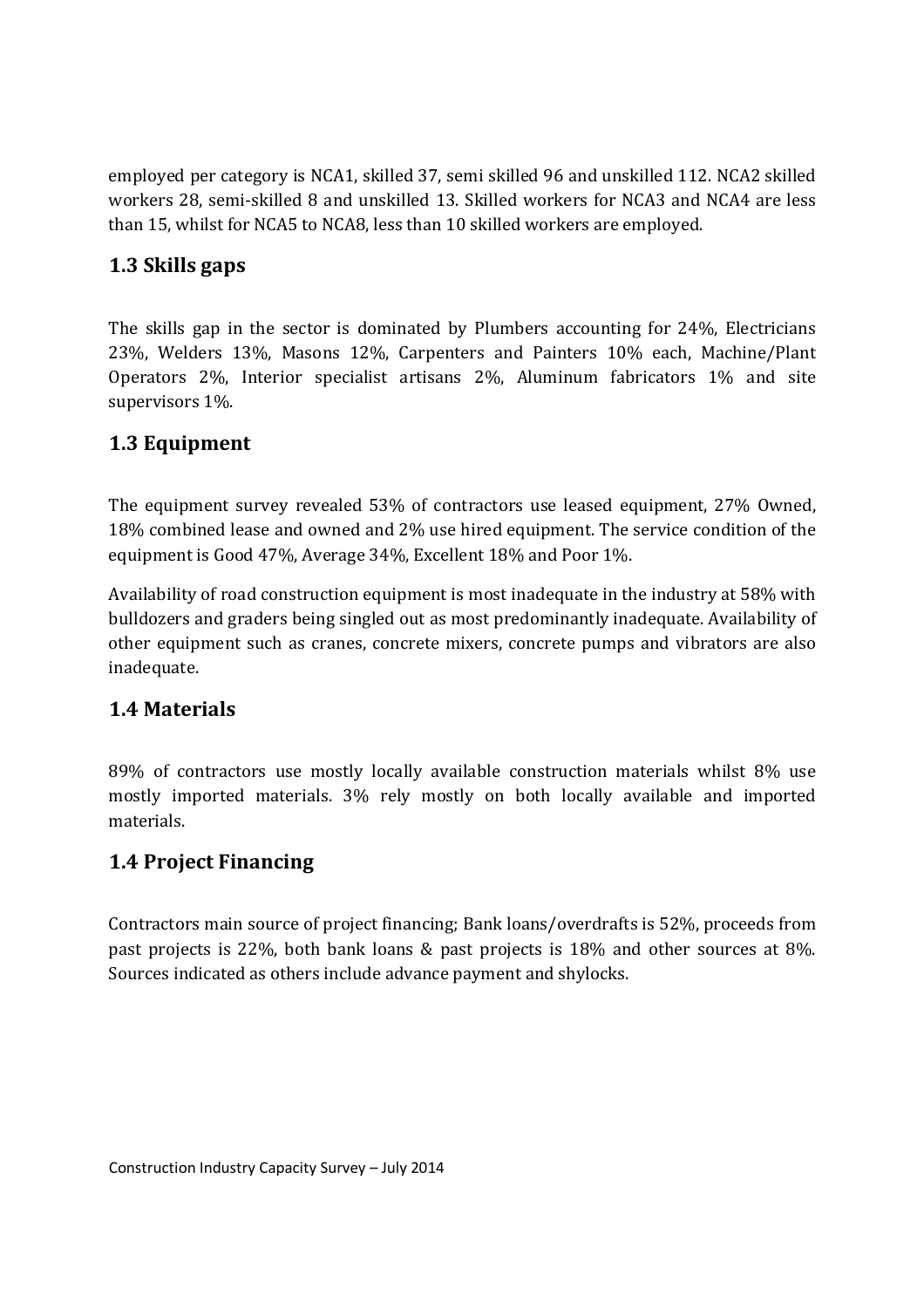### **2.0 Introduction**

Data from Kenya National Bureau of Statistics indicate that the construction sector contributed 5.5% growth to the GDP in 2013 due to increased spending on infrastructural development by the Government and Improved construction activities from private sector.

In the same year the total wage payment in the industry was Kshs 58.9B with private sector contributing kshs 50.3B and public sector kshs 8.6B.

### **2.1 Justification for the survey**

Strategic and sustained capacity development of the construction industry requires credible and comprehensive industry data and information. Presently, there is inadequate data and information on skills gaps, equipment shortages and sources of materials and finance especially for small and medium size contractors.

This survey is a strategic start towards building a credible database for decision making and planning of capacity building programmes for the construction industry.

### **2.2 Objectives**

The aim of the survey was to:

- 1. Collect data to establish quantitative and qualitative information to identify capacity gaps in the construction sector,
- 2. Provide the Authority with comprehensive empirical data on the existing capacity gaps against which capacity building interventions and performance can be based,
- 3. Provide prioritized recommendations and an action plan that the Authority and other key stakeholders should undertake to address the identified gaps.

## **2.3 Design and Methodology**

The key respondents during the survey were contractors attending a one day national consultative forum in Nairobi with the Cabinet Secretary ministry of Land, Housing and Urban Development. The register of contractors by the Authority was used as baseline to determine the number and categorization of contractors in the country.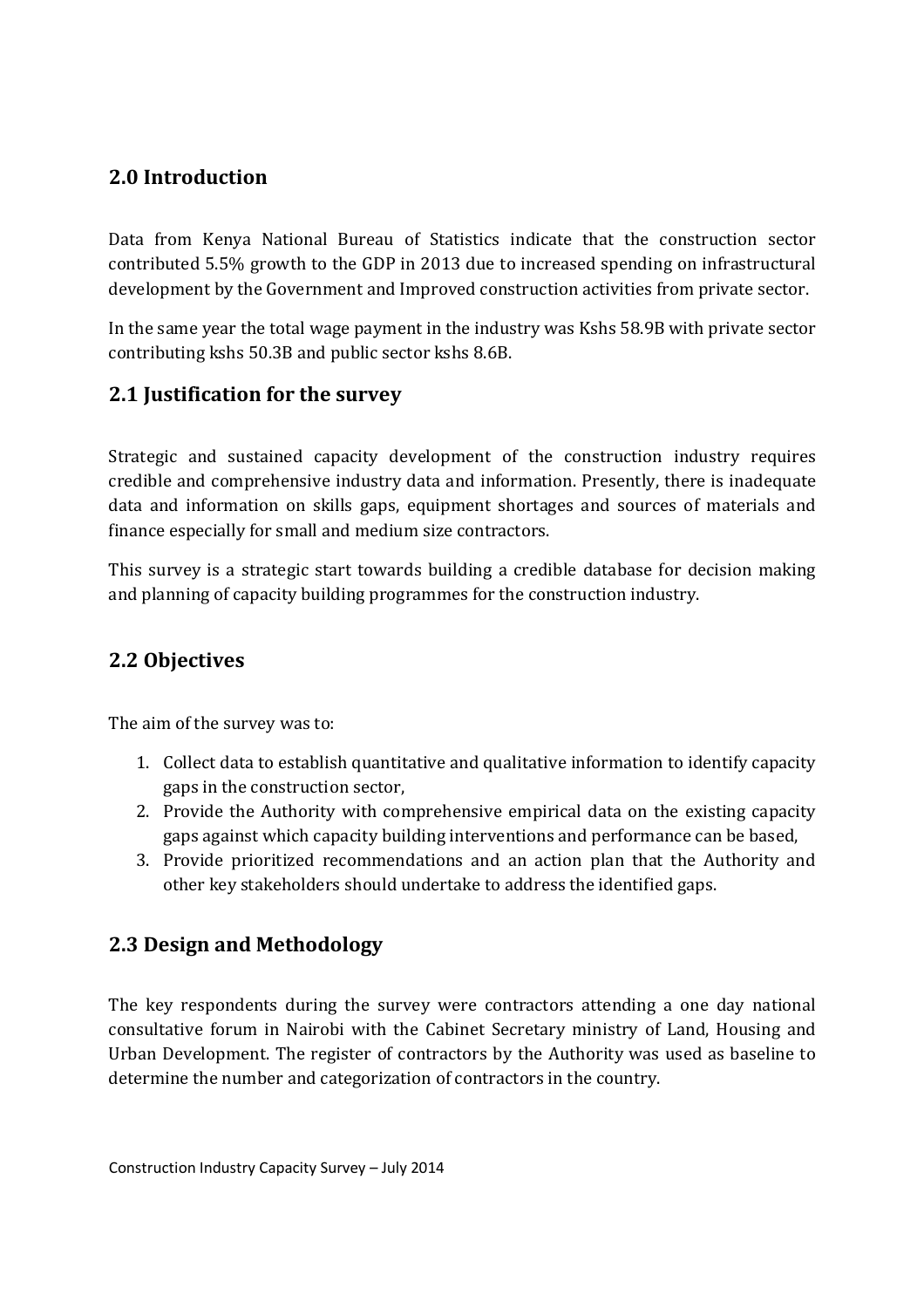### **2.4 Data Collection**

A questionnaire was developed with a set of questions which examined class of works, registration category, and gender of the organization director, skills gaps, equipment, material and financial resources for contractors.

The questionnaire forms were randomly distributed during the forum and respondents asked to fill and return by the end of the workshop.

The number of respondents and categories are shown in table 1.

| Table 1: Respondents per category |                              |
|-----------------------------------|------------------------------|
| Category                          | <b>Number of Respondents</b> |
| NCA1                              | 11                           |
| NCA <sub>2</sub>                  | 5                            |
| NCA3                              | 10                           |
| NCA4                              | 20                           |
| NCA5                              | 23                           |
| NCA6                              | 56                           |
| NCA7                              | 59                           |
| NCA8                              | 18                           |
| <b>TOTAL</b>                      | 202                          |

**3.0 Findings of the Survey** 

A total of 202 filled questionnaire forms were returned by the respondents during the survey. The proportion of sample against the register is shown in fig 3.1 below. The survey indicates that most contractors are licensed in more than one class of work.

The sector is dominated by small and medium enterprise contractors which account for a total of 79% with NCA5 11%, NCA6 22%, NCA7 31% and NCA8 15%. Large establishment contractors account for 21% with NCA4 13%, NCA3 4%, NCA2 2% and NCA1 3%.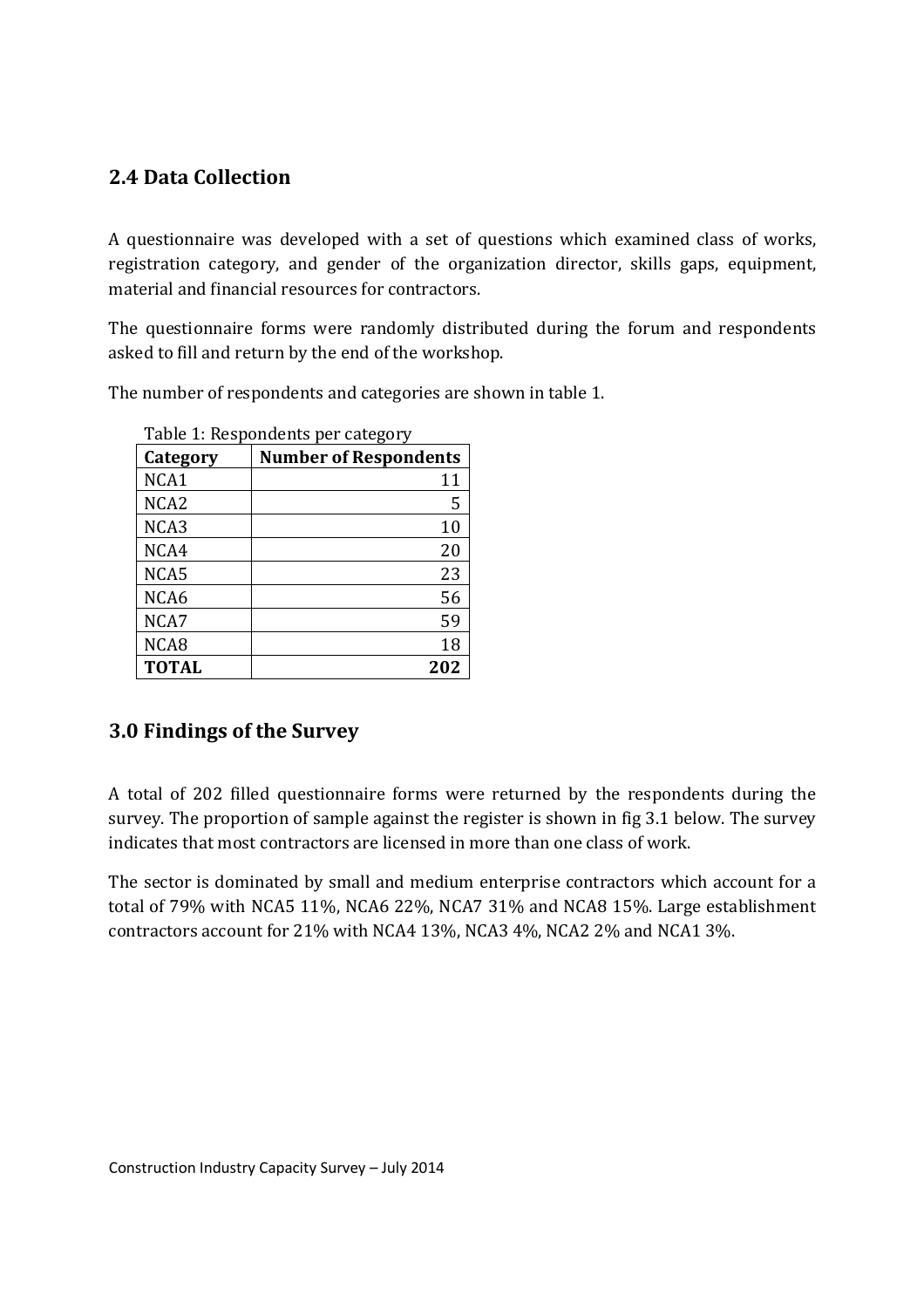

Fig 3.1: Proportion of sample against register

As indicated in figure 3.2 Building works has the highest proportion of licensed contractors





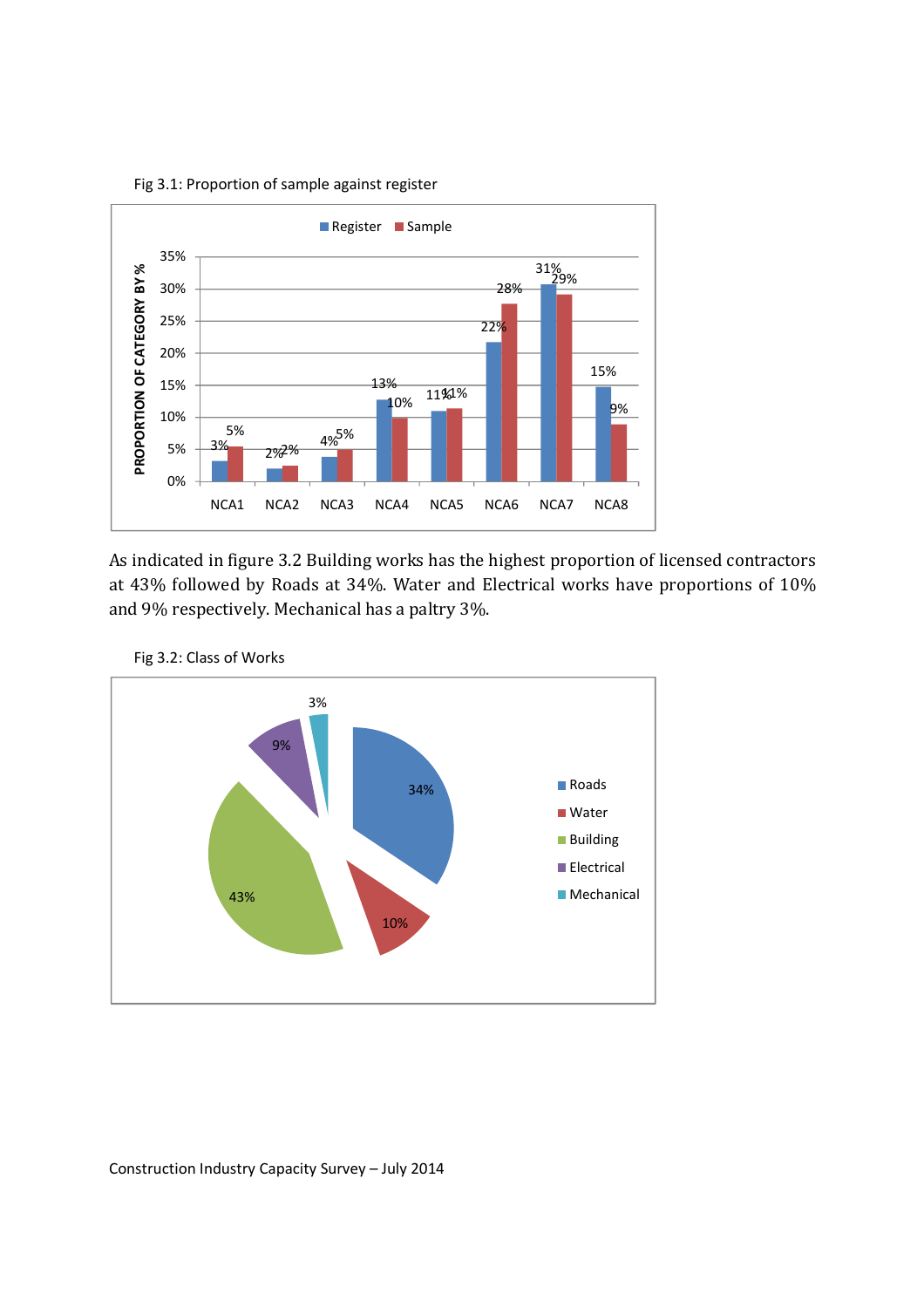The ownership structure of the construction firms are such that 71% of the firms are owned by men whilst 21% have joint ownership between men and women. Women owned companies account for only 7%.





### **a) Construction Workers**

Figures 3.4 to 3.6 below shows the skilled, semi-skilled and unskilled construction workers in the construction firms surveyed. This can be generalized to the sector the industry depends mainly on unskilled workers with a labour force of 214,792 compared to total labour force of 511,676 Artisans. The semi skilled workers are 169,620 compared to total labour force of 511,676 Artisans. The semi skilled workers are 169,620<br>and skilled workers are 127,264. Women artisans are few, constituting only 19% of the total labor force.

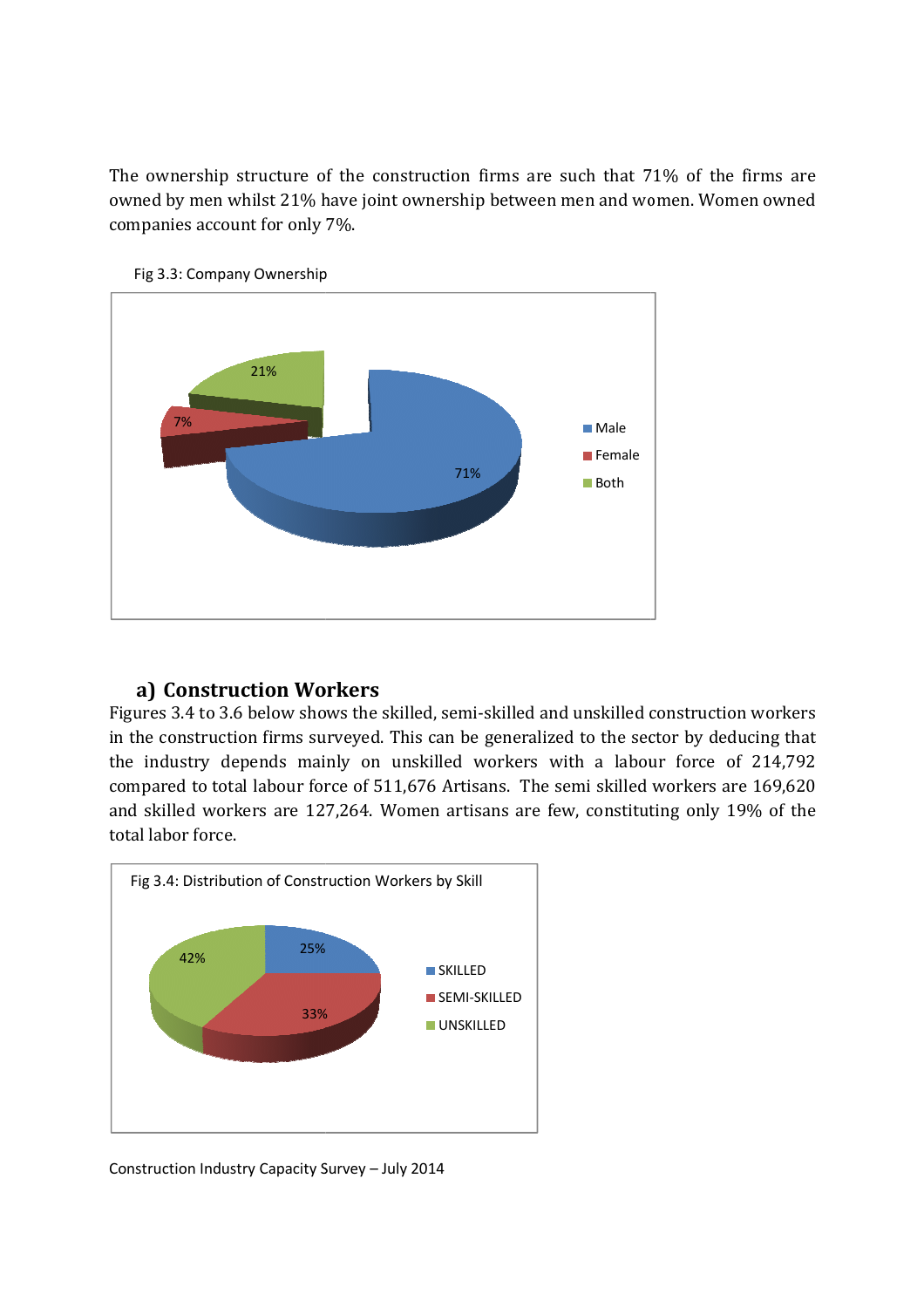



#### Fig 3.6: Distribution of Construction Workers by Number Proportion

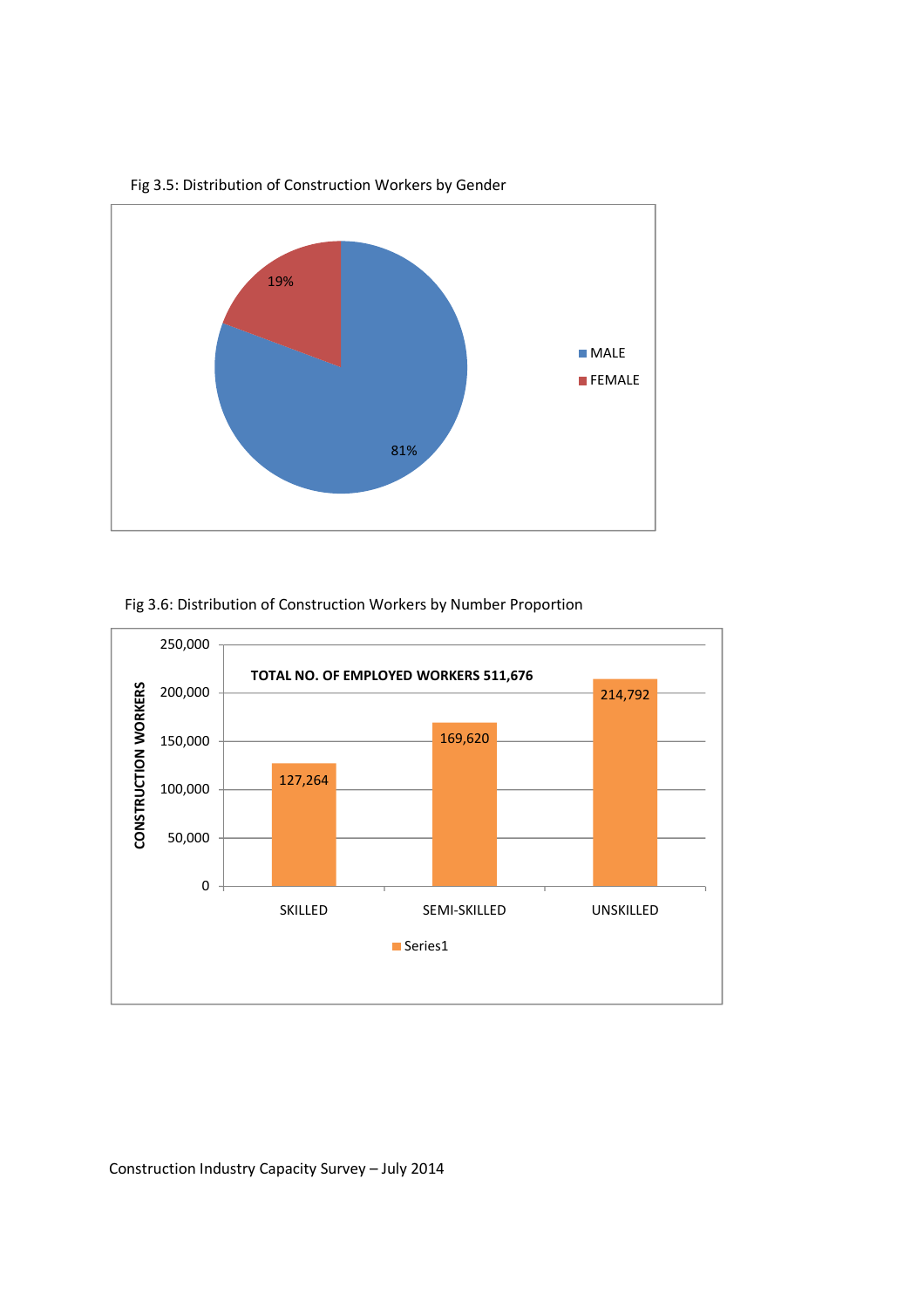Figures 3.7 below shows the most predominant age group of construction workers is between 25-30 years at 48% followed by 30-35 years at 29%. Proportions of other age groups are: below 25 years at 7%, 35-40 years 9%, 40-45 years 3% and above 45 years 4%. The youthful population which is up to 35 years of age represents 84% of the workforce.



Fig 3.7: Age Distribution of Construction Workers

Figure 3.8 below indicates the average number of construction workers employed per category in NCA1 to NCA8. The number of skilled workers in NCA1 37, NCA2 28, NCA3 11, NCA4 13, NCA5 7, NCA6 7 and NCA 8 5.



Fig 3.8: Number of Workers Employed by each Category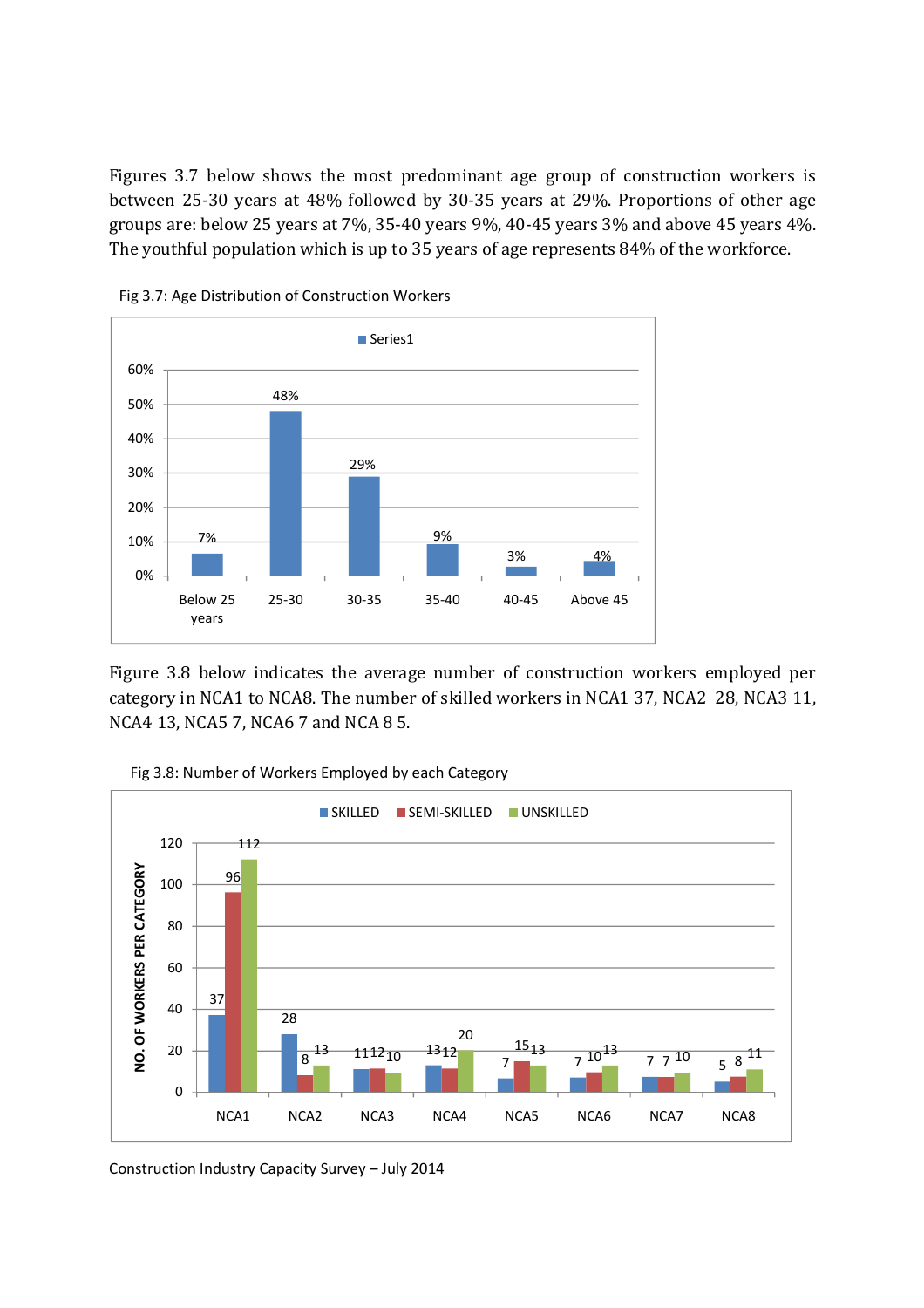## **b) Skill Gaps**

Figure 3.9 indicates the skills gap in the sector is dominated by Plumbers accounting for 24%, Electricians 23%, Welders 13%, Masons 12%, Carpenters and Painters 10% each, Machine/Plant Operators 2%, Interior specialist artisans 2%, Aluminum fabricators 1% and site supervisors 1%.



Fig 3.9: Skills Distribution

# **c) Construction Equipment**

Figure 3.10 shows 53% of contractors use leased equipment, 27% Owned, 18% combined lease and owned and 2% use hired equipment.

Availability of road construction equipment is most inadequate in the industry at 58% with bulldozers and graders being singled out as most predominantly inadequate. Availability of other equipment such as cranes, concrete mixers, concrete pumps and vibrators are also inadequate.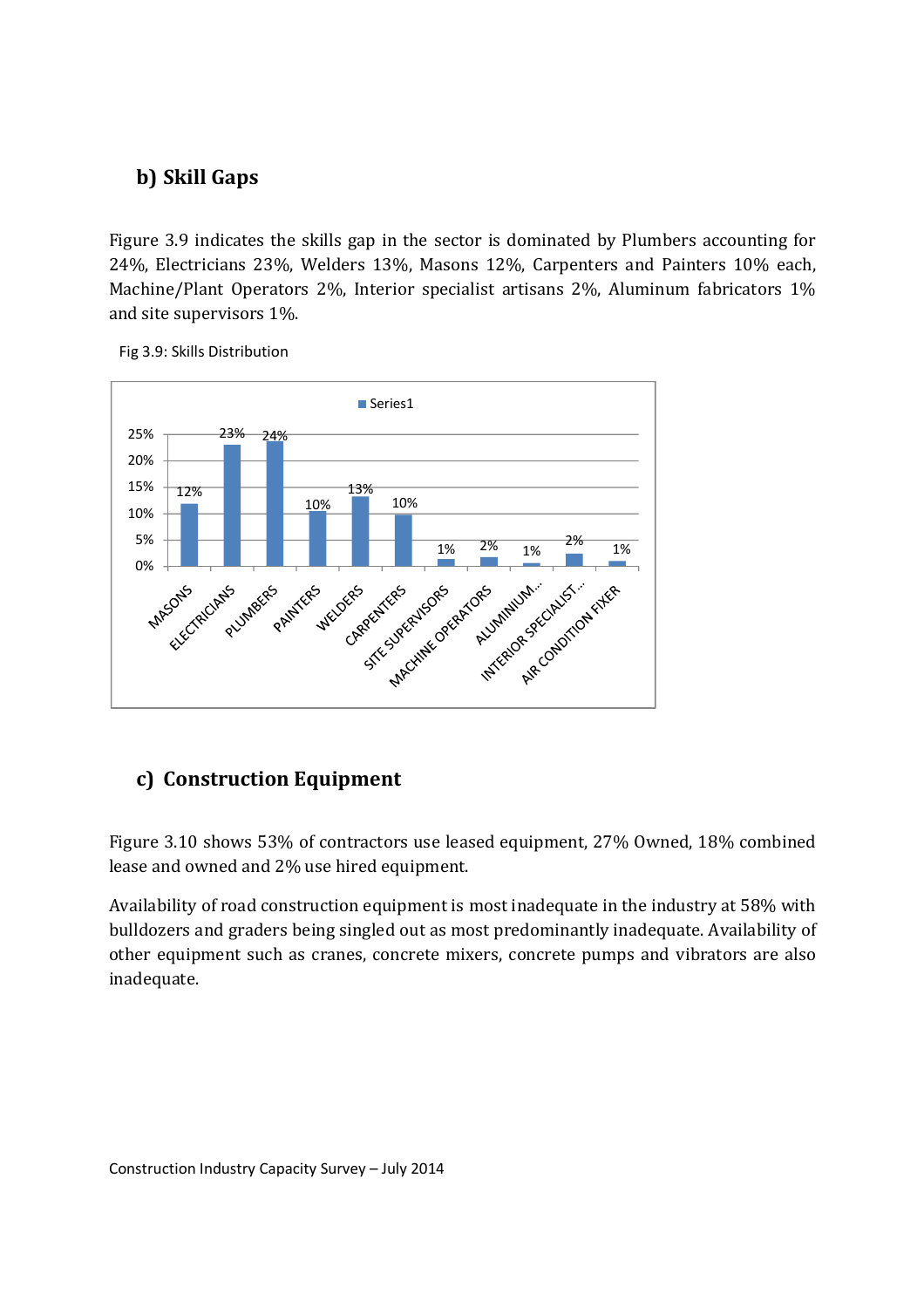Fig 3.10: Equipment Source Model



Figure 3.11 indicates that 47% of the equipment is in good service condition, 34% is in Figure 3.11 indicates that 47% of the equipment is in good service condition, 34% is in<br>Average service condition, 18% in Excellent Service condition and only 1% is in Poor service condition. ervice condition, 18% in Excellent Service condition and only 1% is dition.<br>Equipment Service Condition



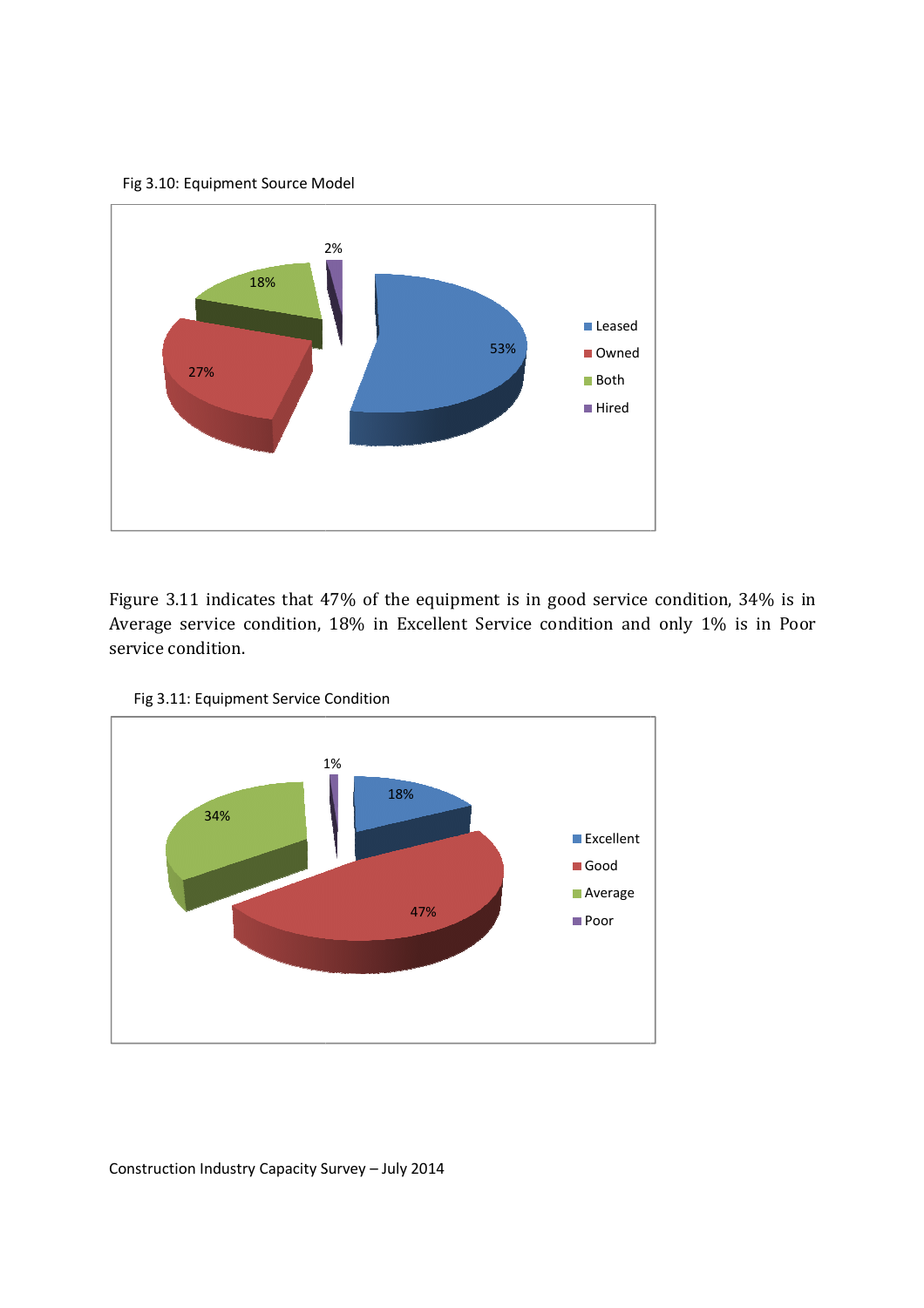### **d) Construction Materials**

Figure 3.12 shows that 89% of contractors use mostly locally available construction materials whilst 8% use mostly imported materials. 3% rely mostly on both locally available and imported materials.





### **e) Project Financing**

Figure 3.13 shows contractors main source of project financing loans/overdrafts accounting for 52%, proceeds from past projects is 22%, both bank loans & past projects is 18% and other sources at 8%. Sources indicated as others include advance payment and shylocks. 3.13 shows contractors main source of project financing include Bank verdrafts accounting for 52%, proceeds from past projects is 22%, both bank loans projects is 18% and other sources at 8%. Sources indicated as others i



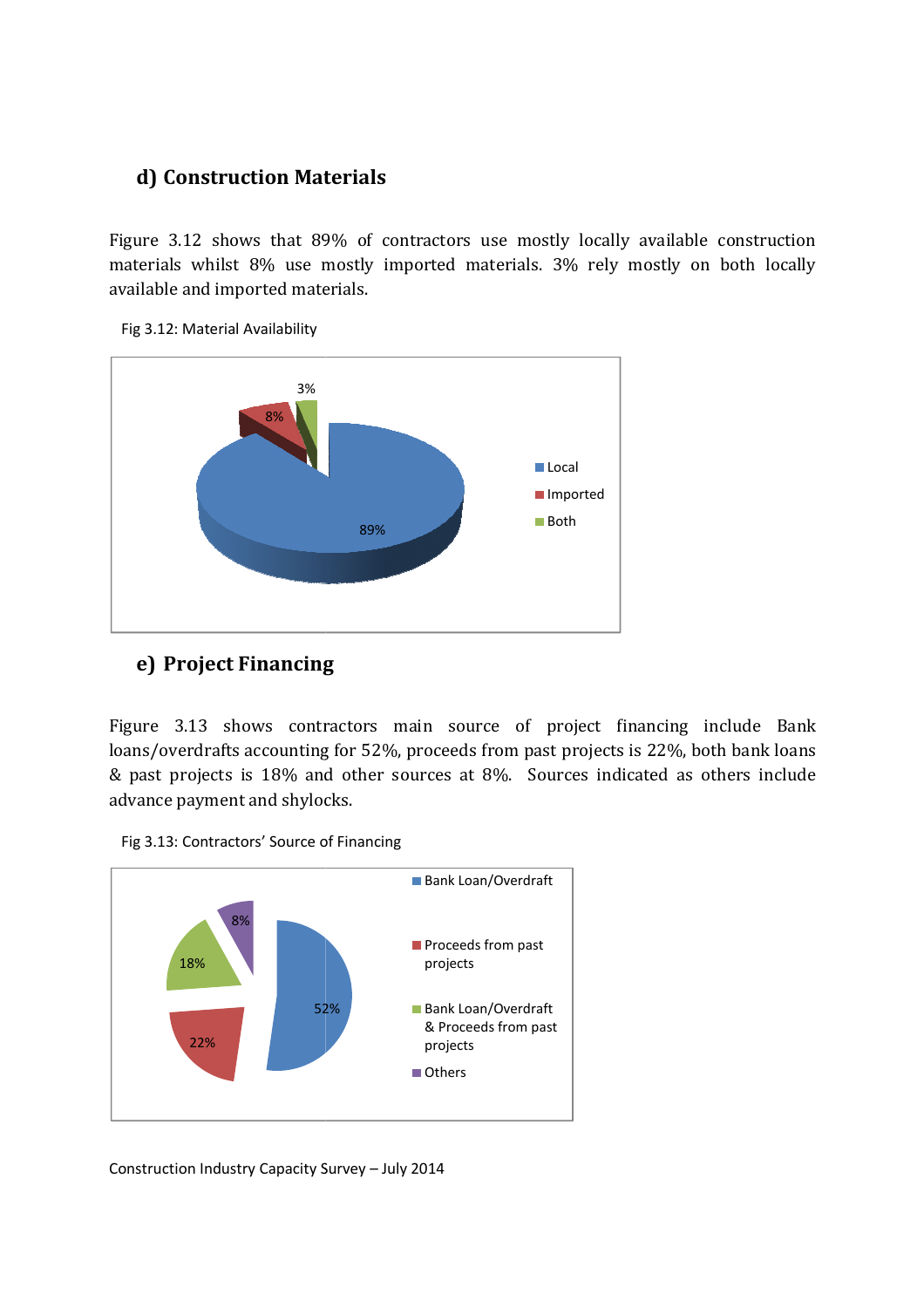## **4.0 Conclusion and Recommendations**

## **4.1 Conclusions**

The survey findings indicate that the construction industry is experiencing a number of critical issues. First, the industry is dominated by 75% of semi-skilled and unskilled construction workers. Second, the industry is experiencing skills shortages in key areas such as plumbing, electrical, masonry, paint works, welding and carpenty. Thirdly, 55% of contractors do not own equipment of their own and rely fully on leased and hired equipment. Fourth, 78% of contractors rely on credit financing through banks and other sources. Fifth, there are few women contractors with only 7% own cconstruction firms. However, despite the issues identified, it is worth noting that 89% of contractors reckon that local construction materials are readily available for use and youthful population of up to 35 years of age accounts for 84% of the workforce in the industry. This provides an excellent opportunity for the industry to grow.

### **4.2 Recommendations**

The findings of the survey clearly point to the need for concerted effort, well coordinated and comprehensive strategy and investment to enhance capacity development for the construction industry.

The following specific recommendations are proposed:

### **a) Skills Development & Improvement**

- i. There are over 169,000 semi skilled and 214,000 unskilled construction workers currently employed by contractors in the industry. There is need for specific training courses to improve skills and competencies of this categogy of workers in the industry. In addition, contractors should be sensitised to take training/upgrading of their employees skills as a strategy for quality improvement, higher productivity and profitability.
- ii. There is need to create Sector Based Skill Development Taskforce that will bring together all the stakeholders – each sub-sector in cosntruction industry, labour and the training providers and other colloborators, for the common purpose of workforce development within the industry. Each sub-sector taskforce will be key in developing skills qualifications standards to ensure that the quality of trainees in technical training institutions is relevant and globally competitive. The Skill